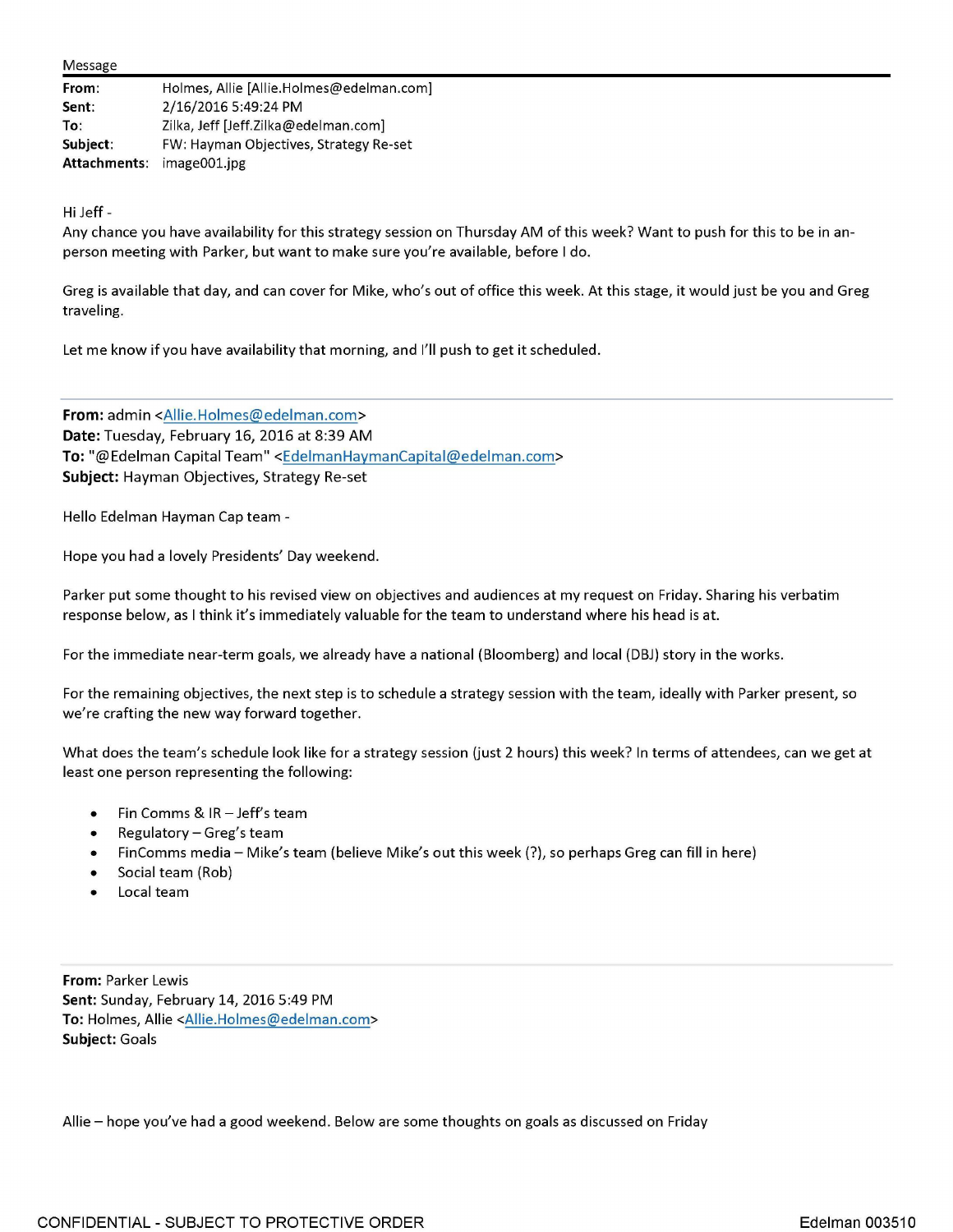Ultimately. Our primary goal is that investors who own UDF IV sell their shares and sell in volume (this is the goal of any short ... selling in volume will cause the price to go down significantly, we don't have a specific target price but we can discuss my thoughts on this).

I don't think a price target is how we should think about the goal, in any case. Our primary goal will likely be achieved by one or a combination of the following events

## **Events that will lead to investors selling in volume:**

Bankruptcy filing

Dividend Cut/ Suspension of the dividend

Key Resignations (CFO/COO/board member, Etc.)

Whistleblower speaking (not RCAP whistleblower but someone coming forward from within UDF)

Actions by auditor: pulling historical "unqualified" audits or whistleblower from audit firm (unlikely at this point)

Regulatory Action (have to operate like this does not happen and there is nothing that we can do that will influence this so should not be a focus)

Most immediate near term (controllable) objectives would be to get both a local and national story written that doesn't just repeat what we have put out, but instead, actually offers new information or takes a view, validating what we have put out (thus far, it is just Hayman, alone, raising alarm bells).

## **Audiences to Target:**

Key Stakeholders

```
< !--[ endif]-->Auditors 
                           < !--[ endif]-->Creditors 
                           <!--[endif]-->Local business community 
<!--[if !supportlists]-->· 
<!--[if !supportlists]-->· 
<!--[if !supportlists]-->· 
<!--[if !supportlists]-->· <!--[endif]-->Nasdaq (as an example: stock exchange could decide to delist the shares if the 
    company is not in Nasdaq compliance) 
<!--[if !supportlists]-->· < !--[endif]-->Potential whistleblowers 
<!--[if !supportlists]-->· <!--[endif]-->Note: we have to be careful about tortious interference so we would not want to 
    directly influence lending banks, auditors or insiders
```
## Investors

- <!--[if !supportlists]-->· <!--[endif]-->Retail investors shares are largely held by retail investors so targeting media that retail will see UDF-related news/events would be helpful
- <!--[if !supportlists]-->· <!--[endif]-->Brokers brokers that sell non-traded REITs/potential brokers that have invested their clients' money in UDF